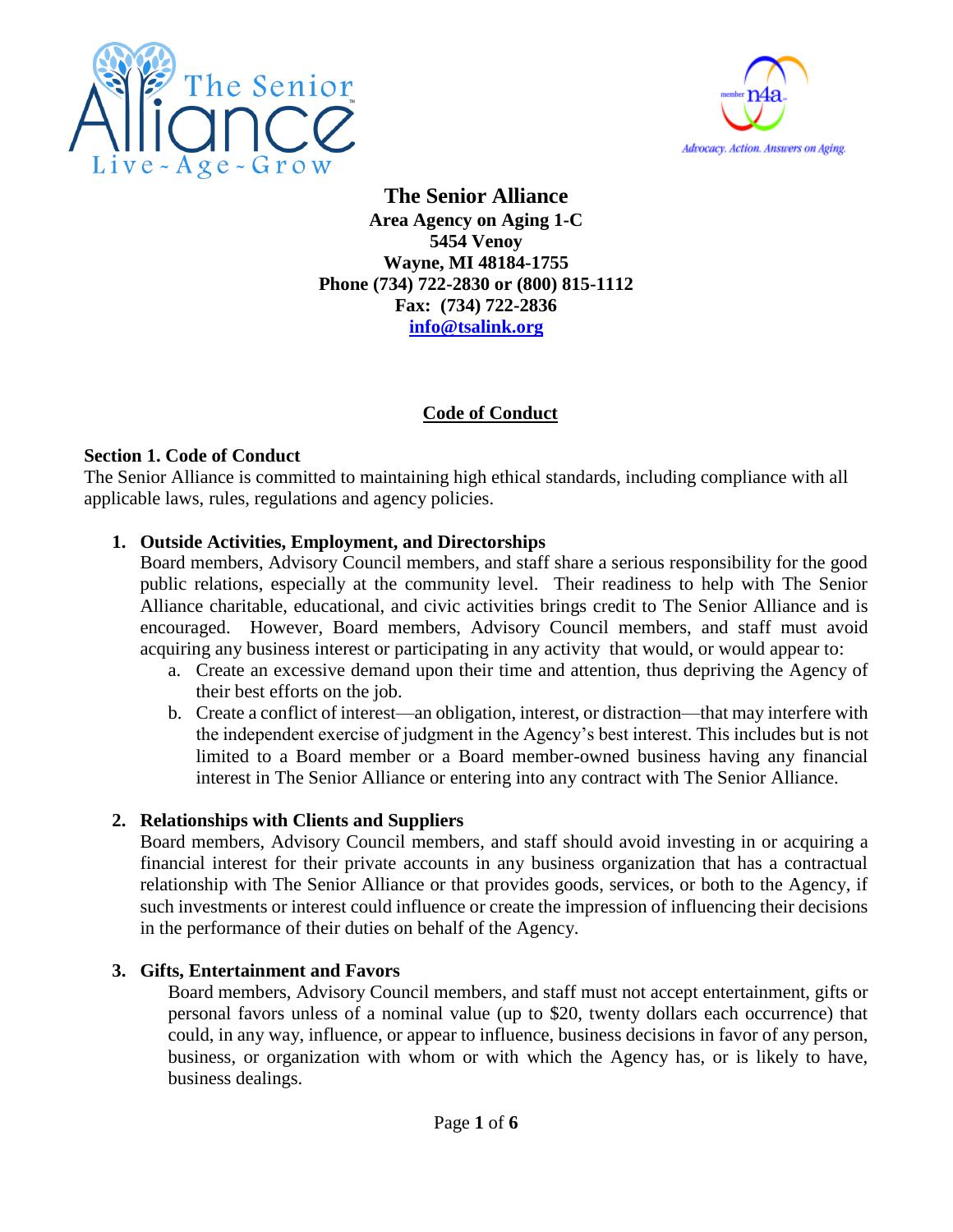Examples of gifts that are of nominal value are promotional/logo items such as note pads, calendars and pens. Other items of nominal or minor value (e.g., a box of candy or fruitcake) that are merely tokens of appreciation and not related to any particular transaction are acceptable.

These guidelines are not intended to be all-inclusive, but do provide a foundation for sound business judgment and the maintenance of appropriate vendor relationships.

Quality products and services at a fair price are the primary expectation of our vendor relationships.

## **4. Kickbacks, Rebates, Commissions, Etc.**

Board members, Advisory Council members, and staff are prohibited from receiving any payment or compensation of any kind with regard to the business activities of The Senior Alliance. This prohibition includes, but is not limited to, any kickback, bribe, rebate, commission or other remuneration, in cash or in kind, directly or indirectly, from any supplier, vendor, or other individual or entity. Any breach of this prohibition will result in immediate termination and prosecution to the fullest extent of the law.

## **5. The Senior Alliance Funds and Assets**

Board members, Advisory Council members, and staff who have access to The Senior Alliance funds or assets in any form or amount must follow the prescribed procedures for recording, handling, and protecting those funds and assets. The Agency imposes strict standards to prevent fraud, waste, abuse, theft, and dishonesty. If an individual becomes aware of any evidence of fraud, waste, abuse, or theft s/he must promptly report the pertinent facts to the Compliance Officer in any of the following manners, and may do so anonymously:

- In person with the Compliance Officer;
- Call or email the Compliance Officer;
- Call the Compliance line, ext. 2001;
- From outside the office, call 734-727-2001;
- By mail to the Compliance Officer's attention;
- Place a written statement in the Compliance Officer's mail folder (best option if reporting anonymously).

When a Board member's, Advisory Council member's, or staff member's position requires expending Agency's funds or incurring reimbursable personal expenses, that individual must use good judgment on the Agency's behalf to ensure that good value is received for the expenditure.

The Senior Alliance funds and assets, including electronic systems and Agency data, are to be used only for the Agency's purposes. Some limited personal use of electronic systems may be acceptable, provided it does not affect or interfere with the employee's performance of his or her job or jeopardize the confidentiality of TSA business information; however the agency may restrict use of any component at any time. Generally, personal use is permitted only if approved by the employee's supervisor and department director.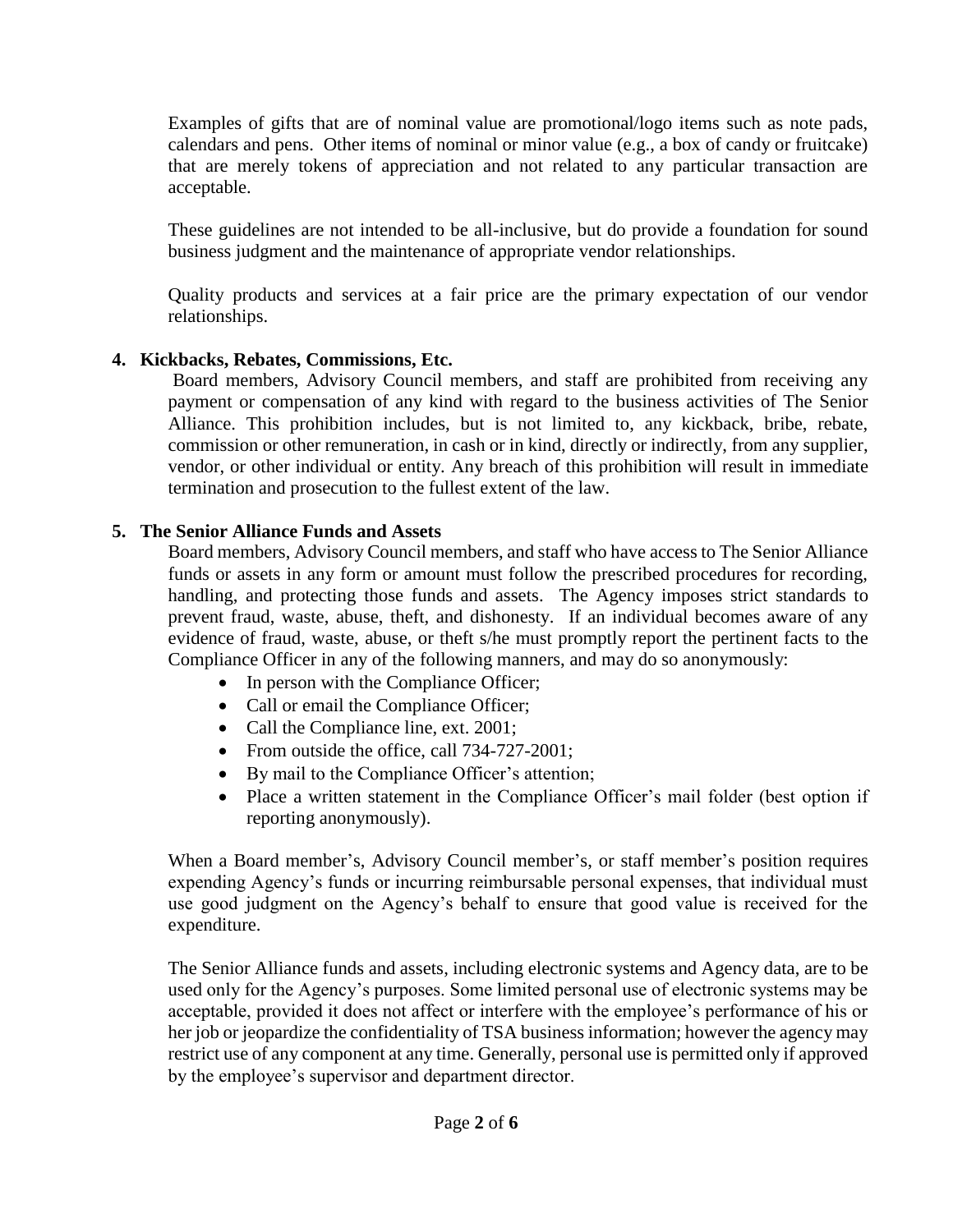For electronic systems: (a) do not share user names or passwords; (b) do not allow others to access any of The Senior Alliance's information systems; and (c) do not share The Senior Alliance data other than as required by job function and only in strict accordance with all applicable laws.

Agency property and time must be used only for Agency business.

### **6. Records and Communications**

Accurate and reliable records of many kinds are necessary to meet TSA's legal and financial obligations and to manage the affairs of the Agency. The Agency's books and records must reflect all business transactions in an accurate and timely manner. Board members, Advisory Council members, and staff responsible for accounting and recordkeeping must fully disclose and record all assets and liabilities, and must exercise diligence in enforcing these requirements.

Board members, Advisory Council members, and staff must not create or maintain any false or inaccurate record, nor engage in any false communication of any kind, whether internal or external, including but not limited any:

- false expense, attendance, production, financial, or other report or statement; or
- false advertising, deceptive marketing practices, or other false or misleading representations.

#### **7. Dealing with Outside People and Organizations**

Board members, Advisory Council members, and staff must take care to separate their personal roles from their Agency positions when communicating on matters not involving Agency business. Board members, Advisory Council members, and staff must not use the Agency identification, stationary, supplies, and equipment for any personal matter, including but not limited to any personal political matters.

The Chief Executive Officer or designee handles all public comments and communications. Board members, Advisory Council members, and staff must not presume to speak for the Agency unless specifically authorized to do so, and should refer all communication matters to the Chief Executive Officer.

Board members must not communicate with The Senior Alliance's existing or potential business partners about any business matter of The Senior Alliance unless expressly authorized to do so by a vote of the Board of Directors.

When dealing with anyone outside the Agency, including but not limited to any public official, Board members, Advisory Council members, and staff must take care not to compromise the integrity or damage the reputation of the Agency, or of any outside individual, business, or governmental body.

All Board members must remember that Agency authority is vested in only the full Board and not with any individual board member. All Board members are expected to support the majority decision of the Board, regardless of how they personally voted on the matter.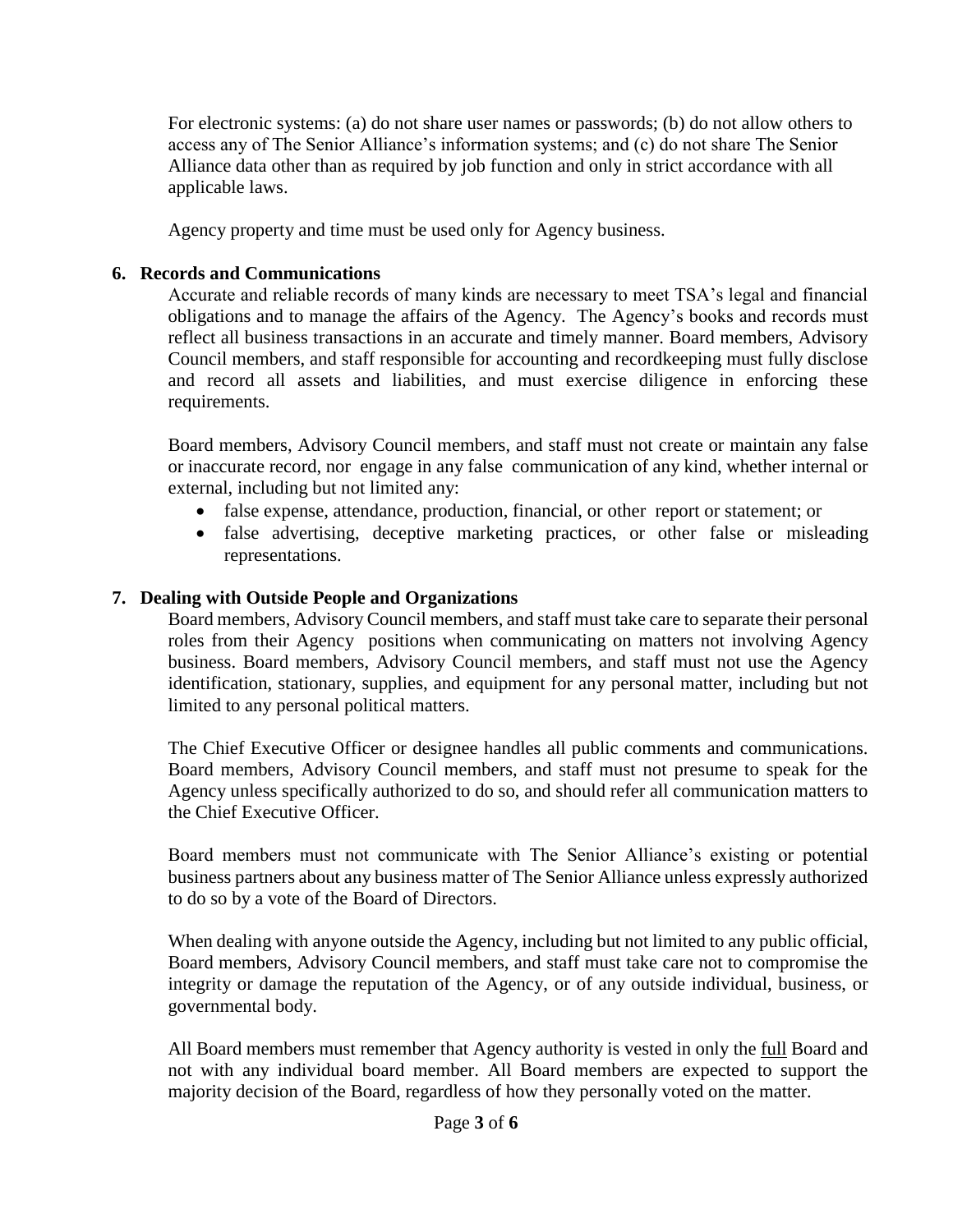#### **8. Prompt Communications**

In all matters relevant to patrons, suppliers, government officials, the public and others within the Agency, Board members, Advisory Council members, and staff must make every effort to achieve complete, accurate and timely communications—responding promptly and courteously to all proper requests for information and to all complaints.

### **9. Participant Services**

Within program guidelines and subject to availability of services, all Agency personnel must ensure that participant services are appropriate to the individual participant's needs and are not underutilized or overutilized.

The Agency does not prohibit health care professionals working within their scope of practice from advising or advocating on behalf of a participant for increased or different services.

#### **10. Privacy, Confidentiality, and Proprietary Information**

When handling financial and personal information about participants, clients or others with whom The Senior Alliance has dealings, Board members, Advisory Council members, and staff should observe the following principles:

- Collect, use, and retain only the minimum personal information necessary for the Agency business.
- Limit internal access to personal information to those with a legitimate business or legal reason for seeing that information, and use personal information only for the purposes for which it was originally intended. Examples include but are not limited to:
	- o Employees should access participant information only for those cases assigned to them and only access that portion of the information that is relevant to the work being done for the Agency.
	- o Participant personal information is used only to conduct legitimate Agency business related to the program(s) in which the participant is enrolled. Use for any other purpose is prohibited.
- Protect the physical security of this information at all times, and retain information only for as long as necessary or as required by law.
- Maintain compliance with the Health Insurance Portability and Accountability Act (HIPAA) requirements for privacy and security of all personal information.

In the event and to the extent of any conflict between the terms of this Code of Conduct & Conflicts of Interest Policy and the terms of: (a) any Agency HIPAA Privacy and Security Policy, or (b) HIPAA and its implementing regulations, the terms of the Agency HIPAA Privacy and Security Policy or of HIPAA and its implementing regulations shall supersede and control.

Board members, Advisory Council members, and staff members must keep Agency proprietary information confidential. Proprietary information is information to which the Agency and/or its customers have an exclusive right. It may include but is not limited to: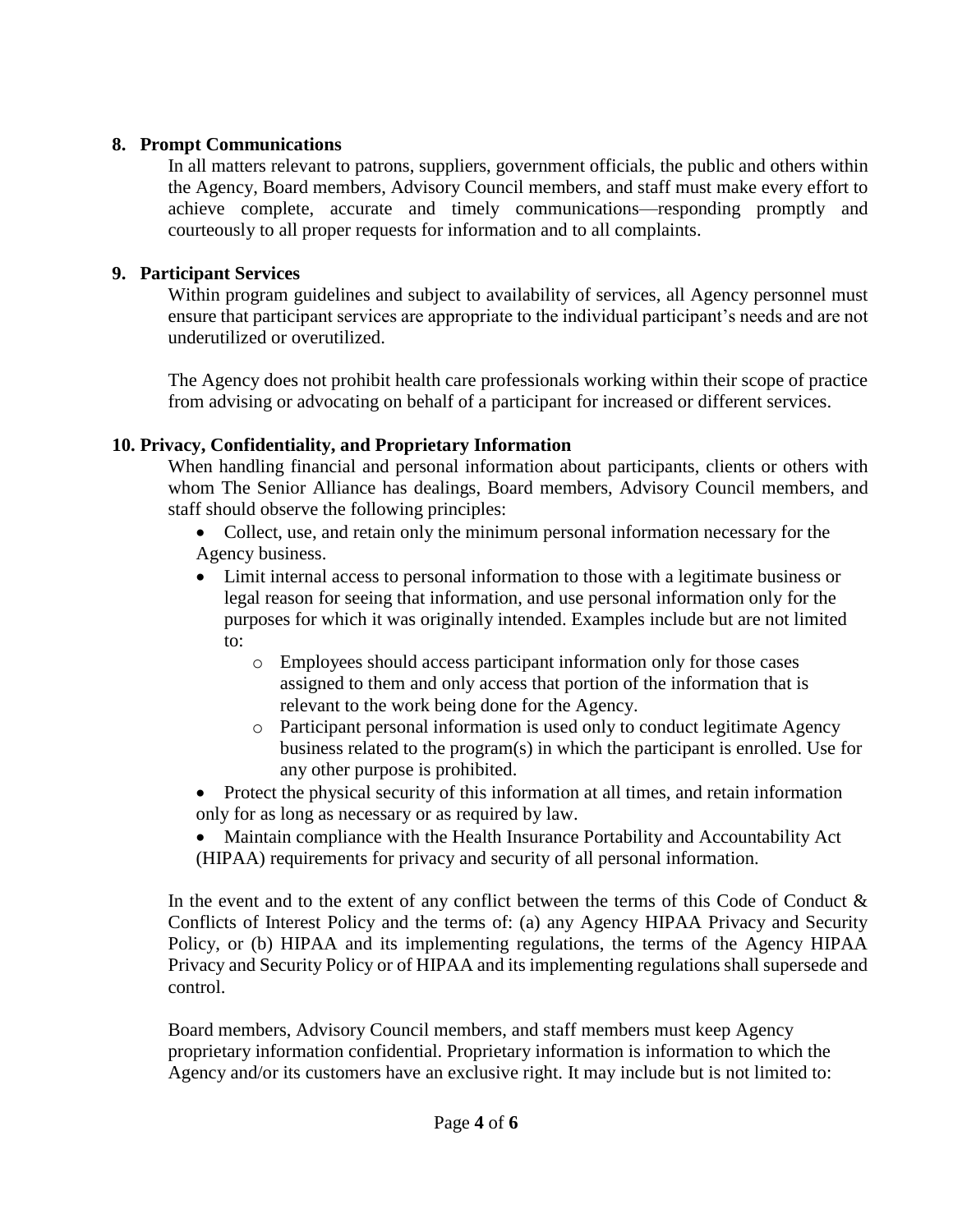- Information the agency is required by law, regulation, agreement or policy to maintain as confidential;
- Personal information about staff, volunteers, interns, Board members, or Advisory Council members of The Senior Alliance;
- The Senior Alliance's contracts and information from those contracts;
- Financial information regarding the Agency, its providers, participants, vendors and/or other contractors may be shared only with the prior approval of the Chief Executive Officer or the Chief Financial Officer. If financial information is requested, notify the Chief Financial Officer and do not provide any such information without approval.

# **11. Cooperation with Government Investigations**

Agency policy requires cooperation with government investigations. Anyone who becomes aware of any investigation of or in any way pertaining to the Agency or any of the Agency's operations, staff or vendors must immediately report such fact to the Compliance Officer or the Chief Executive Officer.

## 12. **Political Activity**

As a 501(c)3 tax-exempt organization, The Senior Alliance is prohibited from participating in partisan political activities. Agency resources, including time, shall not be used for partisan political activities.

Advocacy for specific issues and education of elected officials are important aspects of the Agency's mission and are encouraged when approved by management. Before engaging in any such activity discuss it with the Compliance Officer or the Chief Executive Officer to ensure the activity is legally permitted for a 501(c)3 tax-exempt organization.

## **13. Ethical Decision Making**

While it is not possible for any policy to address every possible situation, an ethical decisionmaking process is to be followed at all times. Before making any business decision, consider the following to assure the resulting decision is an ethical one:

- Will the decision violate federal or state law, rule or regulation?
- Will the decision violate Agency policy?
- Could this decision expose The Senior Alliance to legal or financial risk?
- Could this decision expose the Agency to adverse publicity?
- Would I be violating the Code of Conduct by making this decision?
- Am I acting in a discriminatory manner by making this decision?
- Am I motivated by self-interest or the Agency's interest?
- Can I defend this decision if challenged?